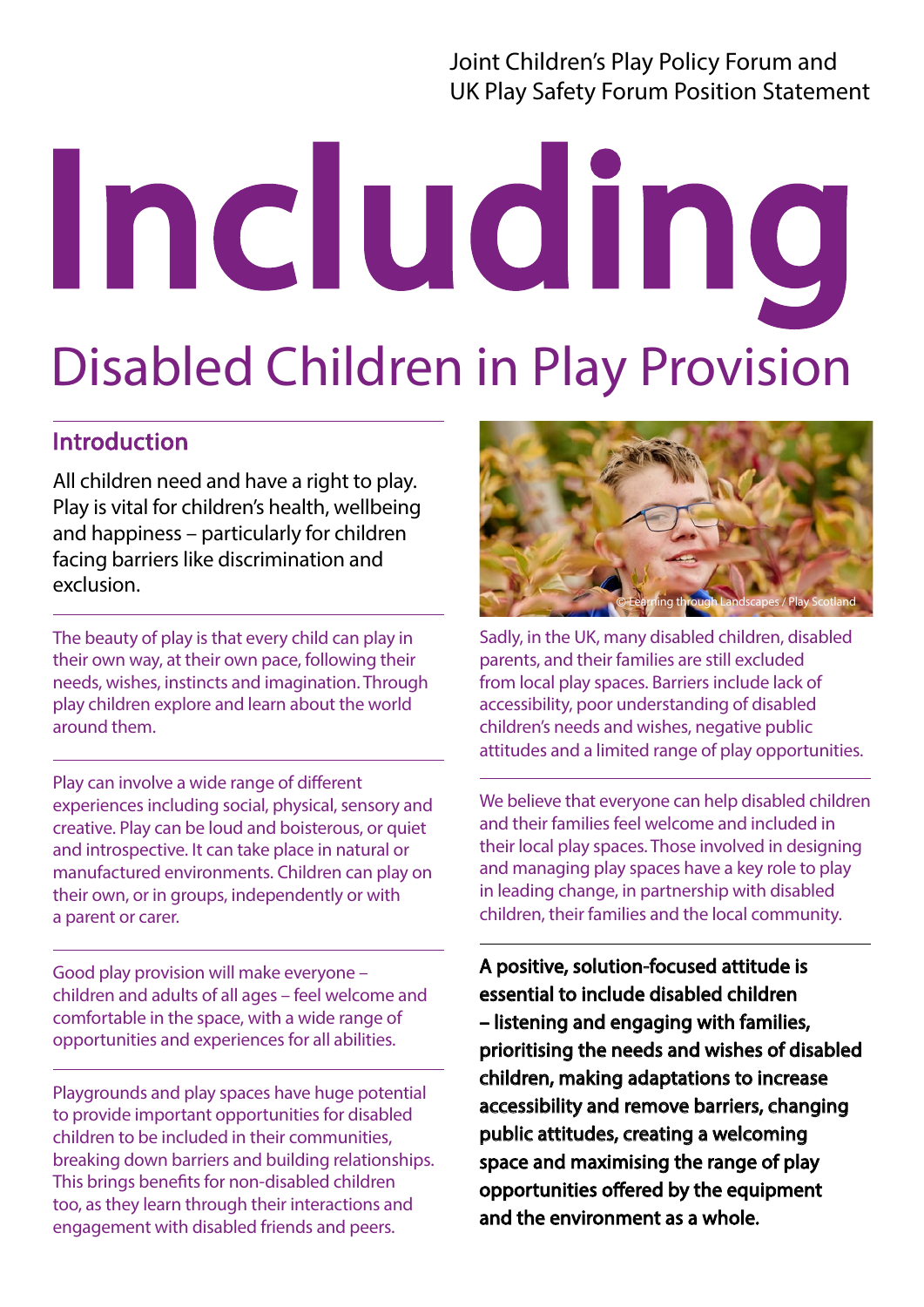# Background and context

This Statement aims to support those involved in play spaces, playgrounds and adventure playgrounds in the UK in making these facilities more accessible and inclusive. It is written for local authorities, voluntary organisations, housing associations and schools, amongst other play providers – including private providers (e.g. pubs, holiday parks, camp sites, service stations, theme parks, zoos).

The statement is from the Children's Play Policy Forum (CPPF) and the UK Play Safety Forum (PSF)<sup>1</sup>, two UK national bodies committed to enhancing quality play opportunities for all children. Both advocate for all children to experience a range of play opportunities, with their work underpinned by children's right to participate in decisions that impact on their lives and on their right to play.

These rights are protected under the United Nations Convention on the Rights of the Child (UNCRC)<sup>2</sup>, and the United Nations Rights of Persons with Disabilities (UNCRPD)<sup>3</sup> as well as a broad range of national legislation across the UK.

Appendix 1 shares three case study examples.

### Why this Statement is needed

To uphold the right and need of every child to play, the creation of accessible and inclusive play spaces is essential. To date as a society, we have failed in producing enough accessible and inclusive places for children to play within a reasonable distance of their home.

Disability and equality legislation highlight the duty to make reasonable adjustments<sup>4</sup> to ensure that disabled people are not placed at a substantial disadvantage. In play spaces, this should lead to adjustments that enable disabled children and their families to enjoy facilities that work well for them. However, the adjustments that have been made have resulted in little difference for many disabled children.

When deciding if adjustments to a facility or design feature are reasonable, it is crucial to consider how effective it will be in providing for all needs. Research<sup>5</sup> and engagement with children and their families has identified common failings in the design of play spaces which lead to unnecessary exclusion. Despite innovation and funding, there remain identifiable patterns in play space design which create exclusion. This is often exacerbated by the inappropriate interchangeable use of the terms "accessible" and "inclusive".

Families with disabled members highlight significant barriers, particularly: a lack of choices (especially for children who need to remain seated in their buggy or wheelchair); a lack of appropriate toilet facilities; and negative societal attitudes. The impact of these barriers was revealed in one survey $^6$  of over 400 families of disabled children, which found that over half were unable to play as often as they would like, while almost half needed a 'Changing Places' toilet<sup>7</sup> to facilitate their use of the play facilities.

Good design considers the individual needs of children, play value, and different types of play<sup>8</sup>, offers all children opportunities for risk-taking and challenge, and takes a balanced approach to risk<sup>9</sup>. It also responds to the unique characteristics of individual sites and community needs.

Play Value describes the value an environment, object or piece of equipment brings to children's experience of play. A space rich in play value creates opportunities for a variety of physical, social and sensory play experiences. Something will have high play value if children are able to play with it in many different ways, integrate it into their play or use it to expand on their own ideas and actions.

Play spaces differ in size; from small local facilities to large sites with a range of amenities such as toilets, parking and refreshment opportunities. It is also recognised that there are fixed and limited capital and revenue budgets for the provision of children's play facilities. Therefore, for a range of providers, the strategic provision of truly inclusive play spaces at well-chosen destination sites is likely to be a key feature of a reasonable response to legislation.

The European standard BS EN 1176 provides an agreed set of safety standards for playground equipment, regardless of children's ability. Currently there are no alternate standards for inclusive play spaces.

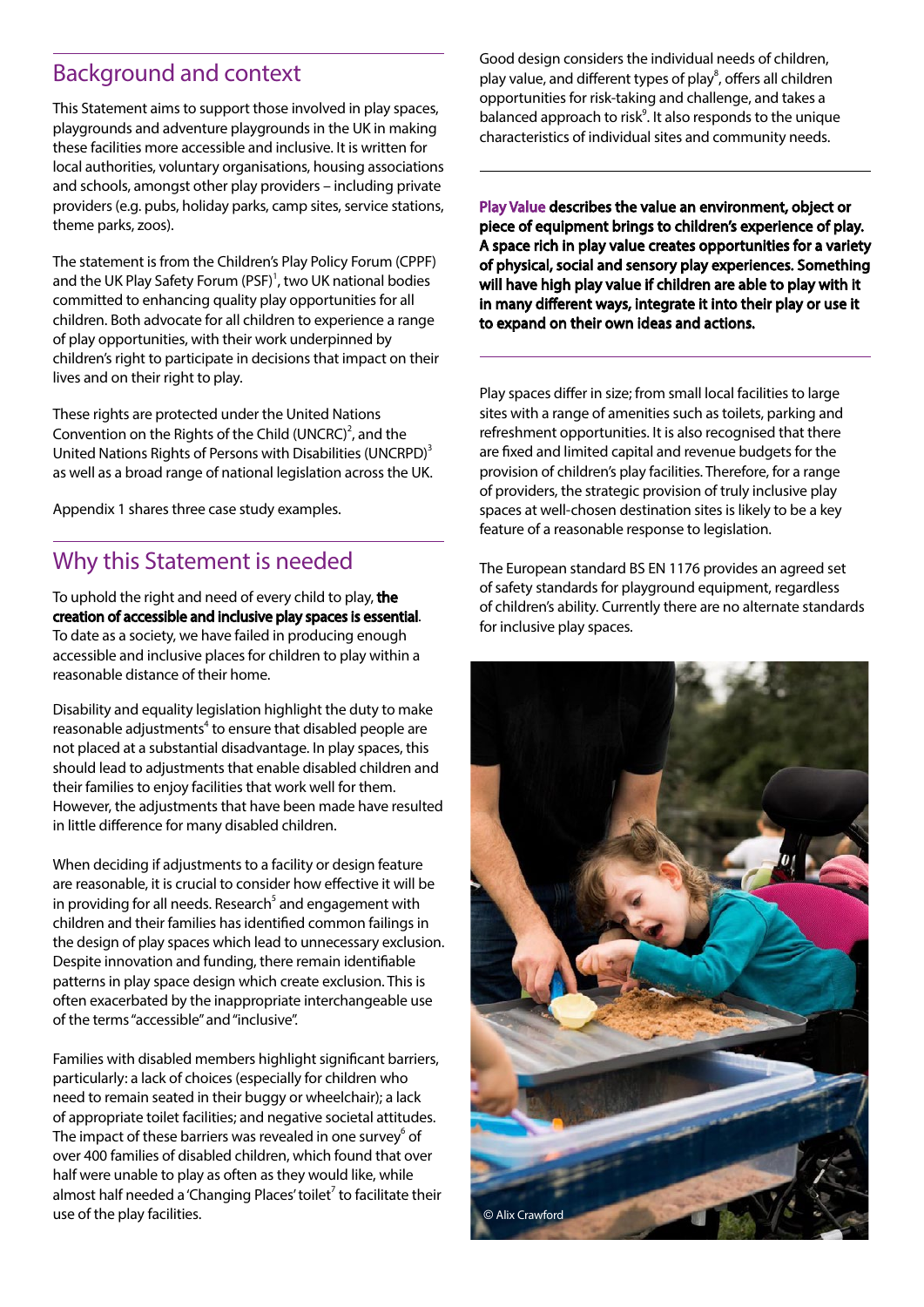

## Definition of Accessible and Inclusive Play Spaces

The UK Play Safety Forum and Children's Play Policy Forum recommend the following definitions when using the terms "accessible" and "inclusive" in the context of play space.

An Accessible Play Space is a space which is barrier-free, allows users access to move around the space and offers participation opportunities for a range of differing abilities. Not every child of every ability will be able to actively use everything within an accessible play space.

An Inclusive Play Space provides a barrier-free environment, with supporting infrastructure, which meets the wide and varying play needs of every child. Disabled children and non-disabled children will enjoy high levels of participation opportunities, equally rich in play value.

Inclusive play spaces have the following characteristics:

- The aims of the facility are clearly stated.
- Parents/carers and children have the opportunity to understand layout, play equipment, overall space and facilities before arrival.
- Designers and providers engage with local transport providers to review accessible transport links.
- Inclusive play equipment is located across the entire scope of the play space and is not confined to a designated or segregated area.
- Known barriers to participation are addressed.

This Position Statement is based on the social model of disability which identifies that disability is a result of the barriers faced by people with a range of varying needs – which may be physical, sensory, learning, or medical considerations. It is not

the individual's needs that create the disability but the way in which society responds to those needs<sup>10</sup>. The term "disabled children" is used to mean children who are disabled by their environment.

This Position Statement highlights the distinction between "accessible" and "inclusive" play spaces. It acknowledges that, although all play spaces should be accessible, not all play spaces can or will be inclusive. The terms "accessible" and "inclusive" should therefore not be used interchangeably. Confusion around this terminology contributes to a lack of appropriate provision.

### Key Statement Messages

1. A positive and solution-focused attitude is critical to creating inclusive play space design, based on understanding and prioritising the needs of disabled children and making adaptations to include them.

Those responsible for designing and managing play spaces can make a big difference by championing the importance of including disabled children in play spaces, working in partnership with disabled children, their families and the local community.

2. Children and their families want play spaces which include the range of features and facilities they need.

Children and their families can feel let down when play spaces that are referred to as "inclusive" lack the facilities and design features that would make the environment work well for them.

Small adaptations can make a big difference $^{11}$ .

3. Play spaces should offer a balance of high to low challenge opportunities and a good mix of play features.

Play opportunities offering a wide range of play experiences, challenge, variety, and choice are essential for disabled children and families. However, this does not mean that all play features need to be accessible to all children.